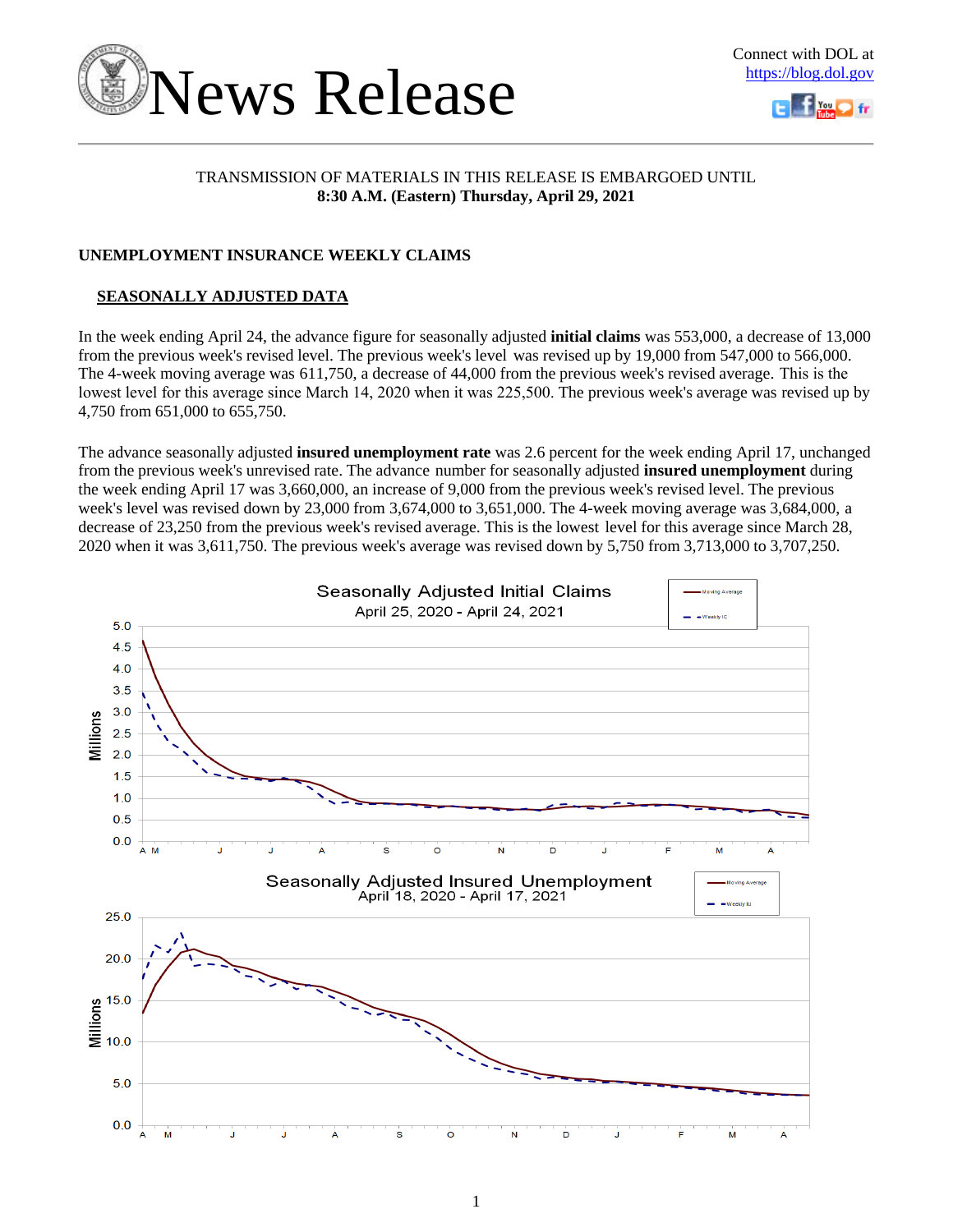### **UNADJUSTED DATA**

The advance number of actual initial claims under state programs, unadjusted, totaled 575,350 in the week ending April 24, a decrease of 9,486 (or -1.6 percent) from the previous week. The seasonal factors had expected an increase of 2,706 (or 0.5 percent) from the previous week. There were 3,468,261 initial claims in the comparable week in 2020. In addition, for the week ending April 24, 53 states reported 121,749 initial claims for Pandemic Unemployment Assistance.

The advance unadjusted insured unemployment rate was 2.7 percent during the week ending April 17, a decrease of 0.1 percentage point from the prior week. The advance unadjusted level of insured unemployment in state programs totaled 3,790,527, a decrease of 49,902 (or -1.3 percent) from the preceding week. The seasonal factors had expected a decrease of 58,556 (or -1.5 percent) from the previous week. A year earlier the rate was 12.2 percent and the volume was 17,770,222.



The total number of continued weeks claimed for benefits in all programs for the week ending April 10 was 16,559,276, a decrease of 845,874 from the previous week. There were 16,319,176 weekly claims filed for benefits in all programs in the comparable week in 2020.

During the week ending April 10, Extended Benefits were available in the following 15 states: Alaska, California, Colorado, Connecticut, District of Columbia, Illinois, Massachusetts, Nevada, New Jersey, New Mexico, New York, Pennsylvania, Rhode Island, Texas, and the Virgin Islands.

Initial claims for UI benefits filed by former Federal civilian employees totaled 1,103 in the week ending April 17, a decrease of 50 from the prior week. There were 556 initial claims filed by newly discharged veterans, a decrease of 24 from the preceding week.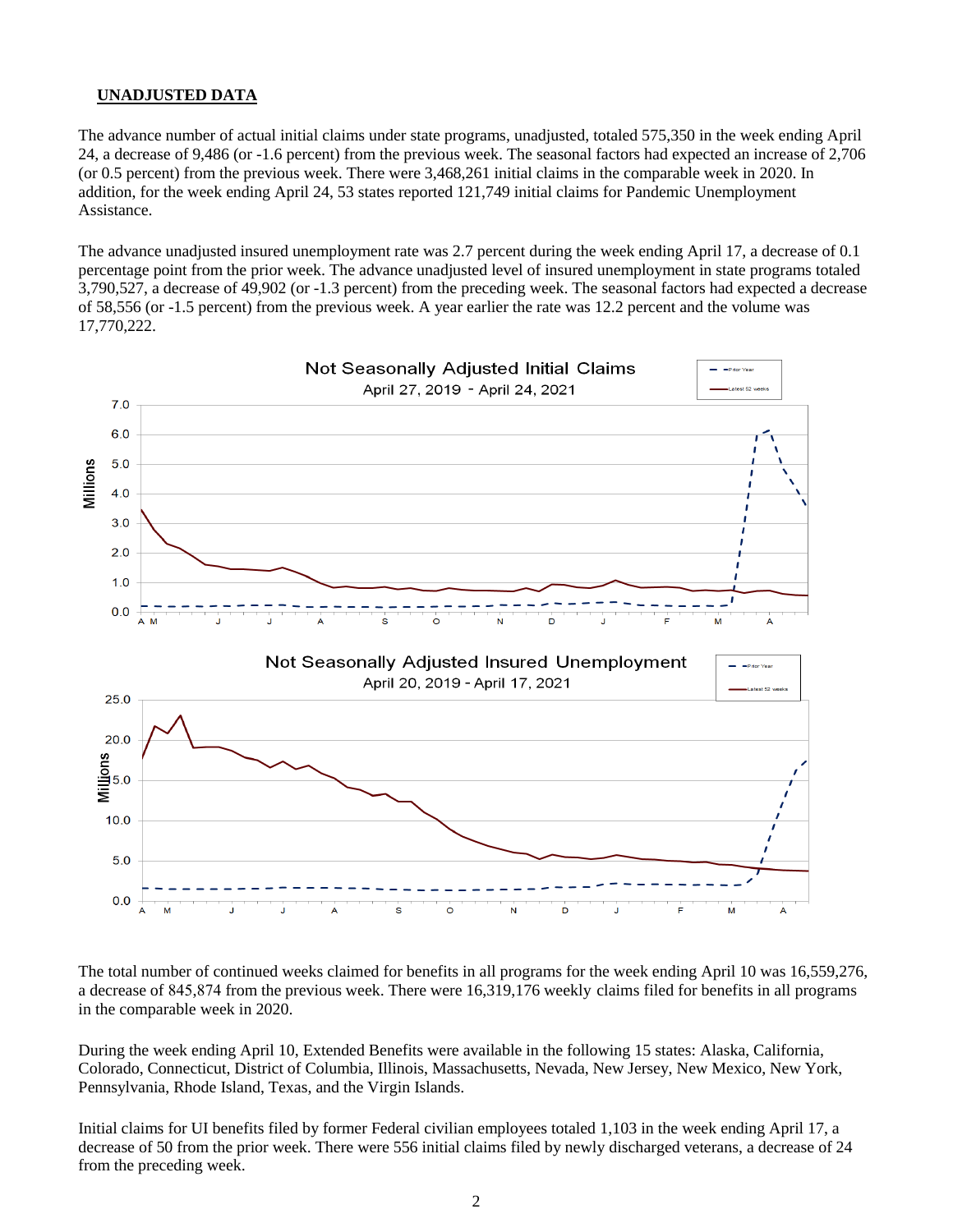There were 15,389 continued weeks claimed filed by former Federal civilian employees the week ending April 10, a decrease of 508 from the previous week. Newly discharged veterans claiming benefits totaled 7,809, an increase of 72 from the prior week.

During the week ending April 10, 51 states reported 6,974,068 continued weekly claims for Pandemic Unemployment Assistance benefits and 51 states reported 5,192,711 continued claims for Pandemic Emergency Unemployment Compensation benefits.

The highest insured unemployment rates in the week ending April 10 were in Nevada (5.9), Connecticut (5.3), Alaska (4.9), New York (4.6), Illinois (4.3), Vermont (4.1), Rhode Island (4.0), Pennsylvania (3.9), District of Columbia (3.7), and New Mexico (3.7).

The largest increases in initial claims for the week ending April 17 were in Virginia (+8,717), Michigan (+6,300), Indiana (+4,484), Utah (+4,060), and California (+3,417), while the largest decreases were in Texas (-20,036), New York (-16,840), Georgia (-6,001), Florida (-5,564), and Washington (-4,031).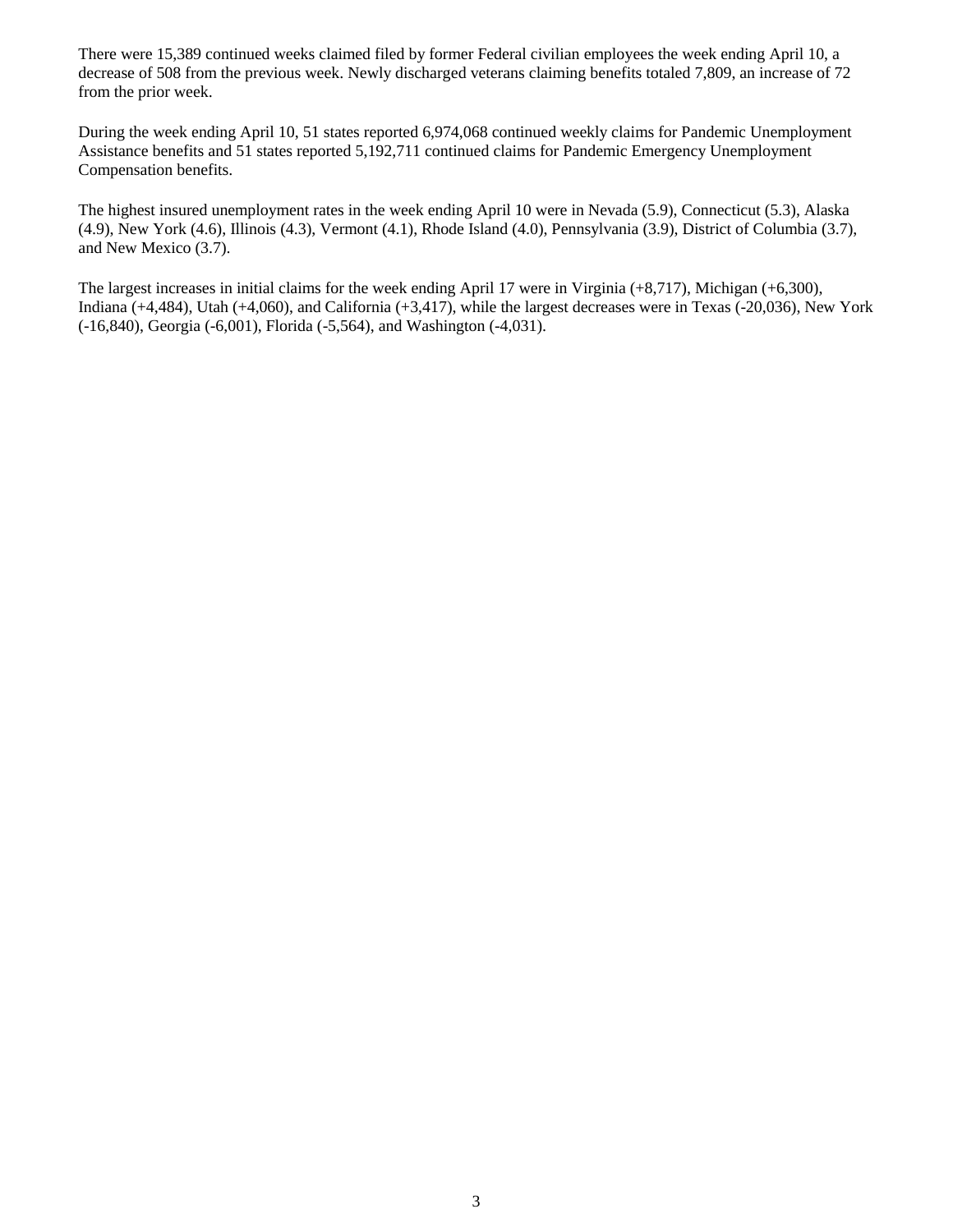### UNEMPLOYMENT INSURANCE DATA FOR REGULAR STATE PROGRAMS

| April 24  | April 17  | <b>Change</b> | April 10  | Prior Year <sup>1</sup> |
|-----------|-----------|---------------|-----------|-------------------------|
| 553,000   | 566,000   | $-13,000$     | 586,000   | 3,451,000               |
| 575,350   | 584,836   | $-9,486$      | 622,628   | 3,468,261               |
| 611,750   | 655,750   | $-44,000$     | 678,750   | 4,667,750               |
| April 17  | April 10  | <b>Change</b> | April 3   | Prior Year <sup>1</sup> |
| 3,660,000 | 3,651,000 | $+9,000$      | 3,708,000 | 17,656,000              |
| 3,790,527 | 3,840,429 | $-49,902$     | 3,913,719 | 17,770,222              |
| 3,684,000 | 3,707,250 | $-23,250$     | 3,754,750 | 13,463,750              |
| 2.6%      | 2.6%      | 0.0           | 2.7%      | 12.1%                   |
| 2.7%      | 2.8%      | $-0.1$        | 2.8%      | 12.2%                   |
|           |           |               |           |                         |

### INITIAL CLAIMS FILED IN FEDERAL PROGRAMS (UNADJUSTED)

| <b>WEEK ENDING</b>                  | April 24 | April 17 | <b>Change</b> | April 10                       |
|-------------------------------------|----------|----------|---------------|--------------------------------|
| Pandemic Unemployment<br>Assistance | 121.749  | 133.358  | $-11.609$     | 129,697                        |
| <b>WEEK ENDING</b>                  | April 17 | April 10 | <b>Change</b> | <b>Prior Year</b> <sup>1</sup> |
| Federal Employees (UCFE)            | 1,103    | 1,153    | $-50$         | 2,160                          |
| Newly Discharged Veterans (UCX)     | 556      | 580      | $-24$         | 1,519                          |

### CONTINUED WEEKS CLAIMED FILED FOR UI BENEFITS IN ALL PROGRAMS (UNADJUSTED)

| <b>WEEK ENDING</b>                            | April 10   | April 3    | <b>Change</b> | Prior Year <sup>1</sup> |
|-----------------------------------------------|------------|------------|---------------|-------------------------|
| <b>Regular State</b>                          | 3,813,109  | 3,886,198  | $-73,089$     | 16,229,211              |
| <b>Federal Employees</b>                      | 15,389     | 15,897     | $-508$        | 13,353                  |
| Newly Discharged Veterans                     | 7,809      | 7.737      | $+72$         | 8,202                   |
| Pandemic Unemployment Assistance <sup>3</sup> | 6,974,068  | 7,309,604  | $-335,536$    | <b>NA</b>               |
| Pandemic Emergency UC <sup>4</sup>            | 5,192,711  | 5,605,935  | $-413,224$    | <b>NA</b>               |
| Extended Benefits <sup>5</sup>                | 471,216    | 492,999    | $-21,783$     | 232                     |
| State Additional Benefits <sup>6</sup>        | 1,634      | 1.797      | $-163$        | 5,850                   |
| $STC / Workshare$ <sup>7</sup>                | 83,340     | 84,983     | $-1,643$      | 62,328                  |
| TOTAL <sup>8</sup>                            | 16,559,276 | 17,405,150 | $-845,874$    | 16,319,176              |
|                                               |            |            |               |                         |

### FOOTNOTES

SA - Seasonally Adjusted Data, NSA - Not Seasonally Adjusted Data Continued weeks claimed represent all weeks of benefits claimed during the week being reported, and do not represent weeks claimed by unique individuals.

- 1. Prior year is comparable to most recent data.
- 2. Most recent week used covered employment of 139,248,565 as denominator.
- 3. Information on the Pandemic Unemployment Assistance (PUA) program can be found in UIPL 16-20: [PUA Program](https://wdr.doleta.gov/directives/corr_doc.cfm?DOCN=4628) [information](https://wdr.doleta.gov/directives/corr_doc.cfm?DOCN=4628)
- 4. Information on the Pandemic Emergency Unemployment Compensation (PEUC) program can be found in Unemployment Insurance Program Letter (UIPL) 17-20: [PEUC Program information](https://wdr.doleta.gov/directives/corr_doc.cfm?DOCN=8452)
- 5. Information on the EB program can be found here: **EB Program information**
- 6. Some states maintain additional benefit programs for those claimants who exhaust regular benefits, and when applicable, extended benefits. Information on states that participate, and the extent of benefits paid, can be found starting on page 4-4 of this link: [Extensions and Special Programs PDF](https://oui.doleta.gov/unemploy/pdf/uilawcompar/2020/special.pdf#page=4)
- 7. Information on STC/Worksharing can be found starting on page 4-8 of the following link: [Extensions and Special Programs](https://oui.doleta.gov/unemploy/pdf/uilawcompar/2019/special.pdf#page=8) [PDF](https://oui.doleta.gov/unemploy/pdf/uilawcompar/2019/special.pdf#page=8)
- 8. Totals include PUA Unemployment for the appropriate corresponding week.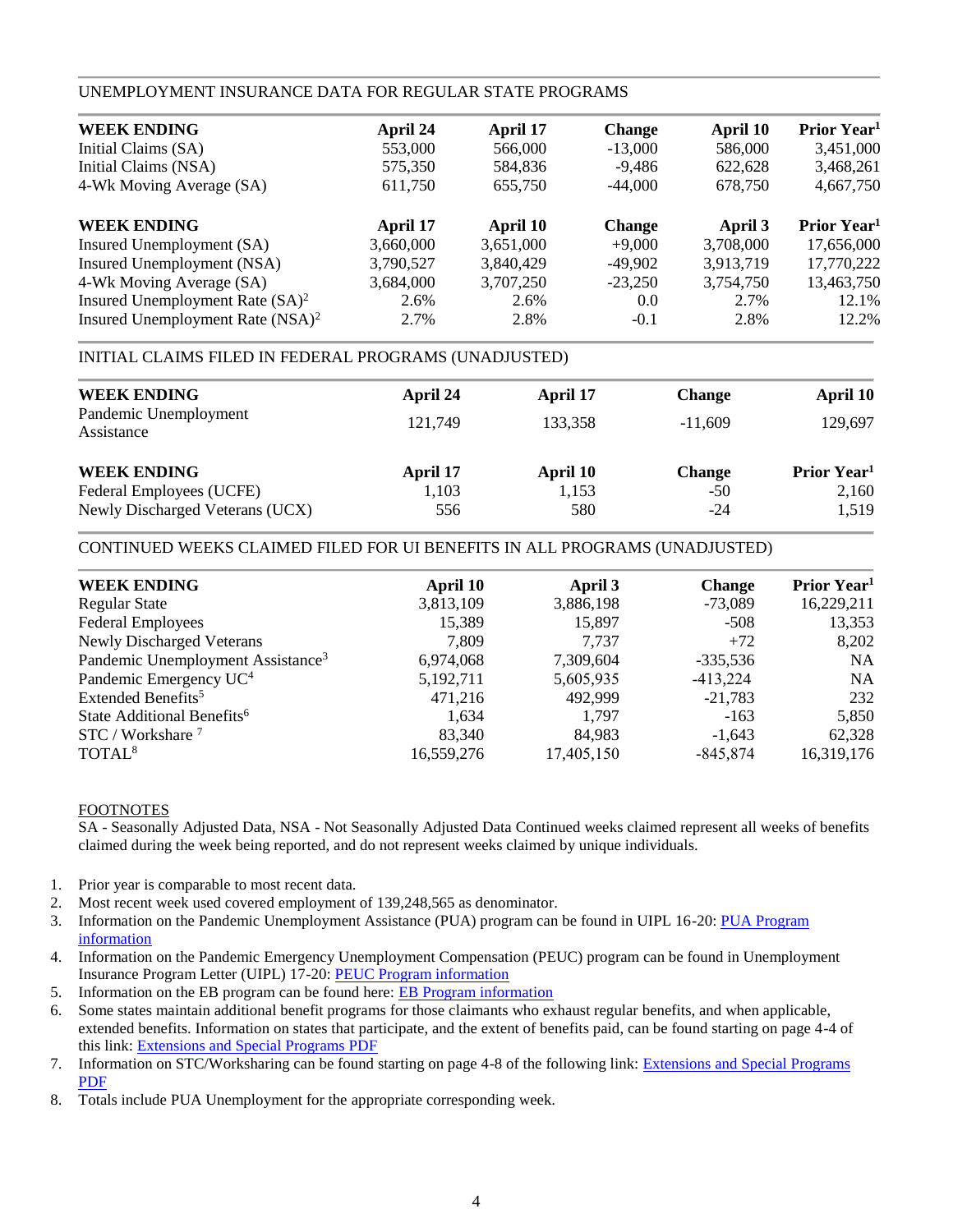### Advance State Claims - Not Seasonally Adjusted

|                      |         | Initial Claims Filed During Week Ended April 24 |           |           | Insured Unemployment For Week Ended April 17 |           |
|----------------------|---------|-------------------------------------------------|-----------|-----------|----------------------------------------------|-----------|
| <b>STATE</b>         | Advance | Prior Wk                                        | Change    | Advance   | Prior Wk                                     | Change    |
| Alabama*             | 8,704   | 8,983                                           | $-279$    | 16,385    | 19,524                                       | $-3,139$  |
| Alaska               | 3,637   | 3,904                                           | $-267$    | 13,240    | 14,115                                       | $-875$    |
| Arizona              | 6,697   | 6,308                                           | 389       | 49,774    | 51,376                                       | $-1,602$  |
| <b>Arkansas</b>      | 2,470   | 3,213                                           | $-743$    | 18,294    | 18,312                                       | $-18$     |
| California           | 75,520  | 72,875                                          | 2,645     | 592,506   | 573,254                                      | 19,252    |
| Colorado             | 5,737   | 6,741                                           | $-1,004$  | 63,301    | 63,456                                       | $-155$    |
| Connecticut          | 5,875   | 7,223                                           | $-1,348$  | 83,061    | 82,460                                       | 601       |
| Delaware             | 3,973   | 3,842                                           | 131       | 11,126    | 10,563                                       | 563       |
| District of Columbia |         |                                                 |           |           |                                              |           |
|                      | 2,818   | 3,268                                           | $-450$    | 19,755    | 20,511                                       | $-756$    |
| Florida              | 23,600  | 18,838                                          | 4,762     | 119,947   | 123,557                                      | $-3,610$  |
| Georgia              | 25,572  | 32,381                                          | $-6,809$  | 126,435   | 143,898                                      | $-17,463$ |
| Hawaii               | 3,157   | 3,598                                           | $-441$    | 18,057    | 17,583                                       | 474       |
| Idaho                | 3,055   | 4,484                                           | $-1,429$  | 8,948     | 10,141                                       | $-1,193$  |
| Illinois             | 14,997  | 15,248                                          | $-251$    | 232,178   | 239,827                                      | $-7,649$  |
| Indiana              | 14,334  | 14,026                                          | 308       | 59,196    | 58,333                                       | 863       |
| Iowa                 | 3,893   | 6,981                                           | $-3,088$  | 31,149    | 32,950                                       | $-1,801$  |
| Kansas               | 1,652   | 1,989                                           | $-337$    | 8,934     | 8,797                                        | 137       |
| Kentucky             | 7,386   | 5,958                                           | 1,428     | 23,253    | 15,066                                       | 8,187     |
| Louisiana            | 6,303   | 8,829                                           | $-2,526$  | 49,569    | 52,698                                       | $-3,129$  |
| Maine                | 1,548   | 1,660                                           | $-112$    | 13,458    | 14,624                                       | $-1,166$  |
| Maryland             | 6,781   | 7,555                                           | $-774$    | 40,761    | 46,792                                       | $-6,031$  |
| Massachusetts        | 14,455  | 13,581                                          | 874       | 90,664    | 103,590                                      | $-12,926$ |
| Michigan             | 29,966  | 22,770                                          | 7,196     | 105,873   | 102,721                                      | 3,152     |
| Minnesota            | 6,669   | 5,330                                           | 1,339     | 90,383    | 93,875                                       | $-3,492$  |
| Mississippi          | 3,382   | 3,998                                           | $-616$    | 26,592    | 28,007                                       | $-1,415$  |
| Missouri             | 11,204  | 11,261                                          | $-57$     | 51,382    | 50,543                                       | 839       |
| Montana              | 1,549   | 1,846                                           | $-297$    | 10,354    | 11,055                                       | $-701$    |
| Nebraska             | 1,317   | 1,519                                           | $-202$    | 8,055     | 8,429                                        | $-374$    |
| Nevada               | 10,349  | 10,828                                          | $-479$    | 78,336    | 75,185                                       | 3,151     |
| New Hampshire        | 1,488   | 1,783                                           | $-295$    | 19,968    | 20,468                                       | $-500$    |
| New Jersey           | 10,265  | 10,536                                          | $-271$    | 116,976   | 123,907                                      | $-6,931$  |
| New Mexico           | 3,753   | 4,175                                           | $-422$    | 27,292    | 28,105                                       | $-813$    |
| New York             |         |                                                 |           |           |                                              |           |
|                      | 40,380  | 41,655                                          | $-1,275$  | 376,806   | 401,089                                      | $-24,283$ |
| North Carolina       | 8,420   | 8,711                                           | $-291$    | 46,915    | 47,083                                       | $-168$    |
| North Dakota         | 1,192   | 1,794                                           | $-602$    | 5,776     | 5,979                                        | $-203$    |
| Ohio                 | 19,507  | 22,361                                          | $-2,854$  | 119,806   | 128,267                                      | -8,461    |
| Oklahoma             | 16,300  | 16,756                                          | $-456$    | 32,990    | 29,142                                       | 3,848     |
| Oregon               | 10,818  | 7,326                                           | 3,492     | 62,973    | 56,142                                       | 6,831     |
| Pennsylvania         | 22,126  | 22,356                                          | $-230$    | 220,218   | 210,518                                      | 9,700     |
| Puerto Rico          | 1,846   | 2,169                                           | $-323$    | 23,240    | 25,686                                       | $-2,446$  |
| Rhode Island         | 7,898   | 5,666                                           | 2,232     | 17,593    | 17,786                                       | $-193$    |
| South Carolina       | 3,037   | 5,053                                           | $-2,016$  | 39,761    | 39,810                                       | $-49$     |
| South Dakota         | 215     | 335                                             | $-120$    | 2,934     | 3,094                                        | $-160\,$  |
| Tennessee            | 8,702   | 13,900                                          | $-5,198$  | 52,009    | 48,744                                       | 3,265     |
| Texas                | 26,668  | 46,516                                          | $-19,848$ | 273,173   | 283,654                                      | $-10,481$ |
| Utah                 | 6,570   | 8,412                                           | $-1,842$  | 12,301    | 11,903                                       | 398       |
| Vermont              | 5,133   | 2,541                                           | 2,592     | 11,886    | 11,594                                       | 292       |
| Virgin Islands       | 143     | 193                                             | $-50$     | 1,850     | 1,166                                        | 684       |
| Virginia             | 42,969  | 13,751                                          | 29,218    | 61,179    | 55,273                                       | 5,906     |
| Washington           | 11,787  | 13,570                                          | $-1,783$  | 88,312    | 83,596                                       | 4,716     |
| West Virginia        | 7,512   | 5,381                                           | 2,131     | 17,191    | 17,413                                       | $-222$    |
| Wisconsin            | 10,968  | 18,856                                          | $-7,888$  | 94,025    | 94,817                                       | $-792$    |
| Wyoming              | 1,053   | 2,003                                           | $-950$    | 4,387     | 3,951                                        | 436       |
| <b>US</b> Total      | 575,350 | 584,836                                         | $-9,486$  | 3,790,527 | 3,840,429                                    | $-49,902$ |
|                      |         |                                                 |           |           |                                              |           |

Note: Advance claims are not directly comparable to claims reported in prior weeks. Advance claims are reported by the state liable for paying the unemployment compensation, whereas previous weeks reported claims reflect claimants by state of residence. In addition, claims reported as "workshare equivalent" in the previous week are added to the advance claims as a proxy for the current week's "workshare equivalent" activity.

\*Denotes state estimate.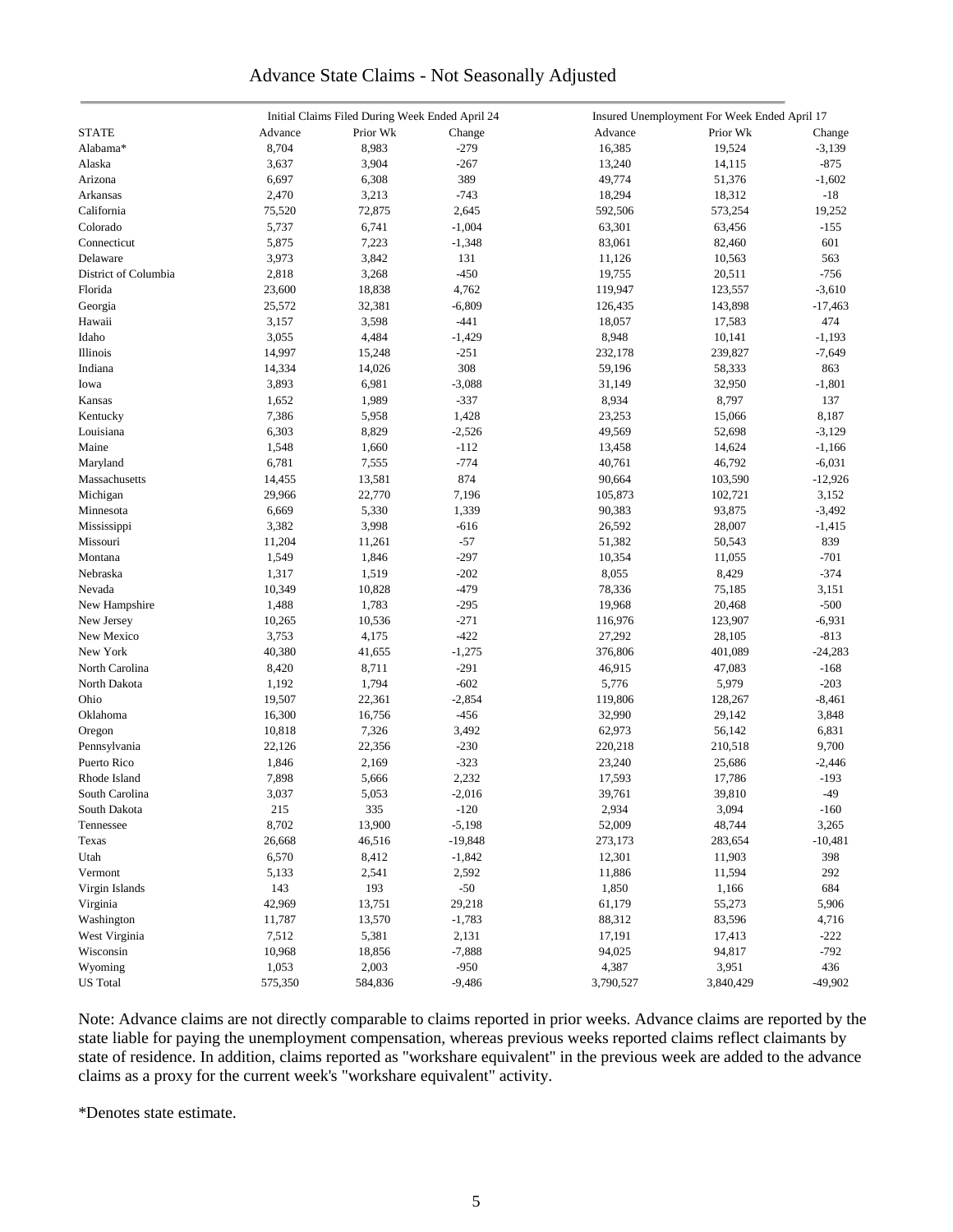# Seasonally Adjusted US Weekly UI Claims (in thousands)

| <b>Change</b><br>from                 |                |                  |          |                |                      |           |            |
|---------------------------------------|----------------|------------------|----------|----------------|----------------------|-----------|------------|
|                                       | <b>Initial</b> | <b>Prior</b>     | 4-Week   | <b>Insured</b> | from<br><b>Prior</b> | 4-Week    |            |
| <b>Week Ending</b>                    | <b>Claims</b>  | Week             | Average  | Unemployment   | Week                 | Average   | <b>IUR</b> |
| April 18, 2020                        | 4,202          | $-667$           | 5,301.25 | 17,656         | 1,586                | 13,463.75 | 12.1       |
| April 25, 2020                        | 3,451          | $-751$           | 4,667.75 | 21,664         | 4,008                | 16,912.75 | 14.9       |
| May 2, 2020                           | 2,784          | $-667$           | 3,826.50 | 20,823         | $-841$               | 19,053.25 | 14.3       |
| May 9, 2020                           | 2,315          | $-469$           | 3,188.00 | 23,128         | 2,305                | 20,817.75 | 15.9       |
| May 16, 2020                          | 2,149          | $-166$           | 2,674.75 | 19,181         | $-3,947$             | 21,199.00 | 13.2       |
| May 23, 2020                          | 1,887          | $-262$           | 2,283.75 | 19,396         | 215                  | 20,632.00 | 13.3       |
| May 30, 2020                          | 1,605          | $-282$           | 1,989.00 | 19,287         | $-109$               | 20,248.00 | 13.2       |
| June 6, 2020                          | 1,537          | $-68$            | 1,794.50 | 18,927         | $-360$               | 19,197.75 | 13.0       |
| June 13, 2020                         | 1,472          | $-65$            | 1,625.25 | 17,993         | $-934$               | 18,900.75 | 12.4       |
| June 20, 2020                         | 1,460          | $-12$            | 1,518.50 | 17,713         | $-280$               | 18,480.00 | 12.2       |
| June 27, 2020                         | 1,436          | $-24$            | 1,476.25 | 16,780         | $-933$               | 17,853.25 | 11.5       |
| July 4, 2020                          | 1,398          | $-38$            | 1,441.50 | 17,413         | 633                  | 17,474.75 | 11.9       |
| July 11, 2020                         | 1,479          | $81\,$           | 1,443.25 | 16,385         | $-1,028$             | 17,072.75 | 11.2       |
| July 18, 2020                         | 1,398          | $-81$            | 1,427.75 | 16,913         | 528                  | 16,872.75 | 11.6       |
| July 25, 2020                         | 1,262          | $-136$           | 1,384.25 | 15,964         | $-949$               | 16,668.75 | 10.9       |
| August 1, 2020                        | 1,043          | $-219$           | 1,295.50 | 15,303         | $-661$               | 16,141.25 | 10.5       |
| August 8, 2020                        | 883            | $-160$           | 1,146.50 | 14,217         | $-1,086$             | 15,599.25 | 9.7        |
| August 15, 2020                       | 920            | 37               | 1,027.00 | 13,948         | $-269$               | 14,858.00 | 9.5        |
| August 22, 2020                       | 872            | $-48$            | 929.50   | 13,246         | $-702$               | 14,178.50 | 9.1        |
| August 29, 2020                       | 875            | $\mathfrak{Z}$   | 887.50   | 13,528         | 282                  | 13,734.75 | 9.3        |
| September 5, 2020                     | 881            | 6                | 887.00   | 12,755         | $-773$               | 13,369.25 | 8.7        |
| September 12, 2020                    | 860            | $-21$            | 872.00   | 12,706         | $-49$                | 13,058.75 | 8.7        |
| September 19, 2020                    | 860            | $\boldsymbol{0}$ | 869.00   | 11,381         | $-1,325$             | 12,592.50 | 7.8        |
| September 26, 2020                    | 803            | $-57$            | 851.00   | 10,477         | $-904$               | 11,829.75 | 7.2        |
| October 3, 2020                       | 782            | $-21$            | 826.25   | 9,259          | $-1,218$             | 10,955.75 | 6.3        |
| October 10, 2020                      | 833            | 51               | 819.50   | 8,384          | $-875$               | 9,875.25  | 5.7        |
| October 17, 2020                      | 798            | $-35$            | 804.00   | 7,699          | $-685$               | 8,954.75  | 5.3        |
| October 24, 2020                      | 768            | $-30$            | 795.25   | 7,076          | $-623$               | 8,104.50  | 4.8        |
| October 31, 2020                      | 765            | $-3$             | 791.00   | 6,724          | $-352$               | 7,470.75  | 4.6        |
| November 7, 2020                      | 728            | $-37$            | 764.75   | 6,389          | $-335$               | 6,972.00  | 4.4        |
| November 14, 2020                     | 732            | $\overline{4}$   | 748.25   | 6,138          | $-251$               | 6,581.75  | 4.2        |
| November 21, 2020                     | 762            | 30               | 746.75   | 5,606          | $-532$               | 6,214.25  | 3.8        |
| November 28, 2020                     | 719            | $-43$            | 735.25   | 5,829          | 223                  | 5,990.50  | 4.0        |
| December 5, 2020                      | 853            | 134              | 766.50   | 5,614          | $-215$               | 5,796.75  | 3.8        |
| December 12, 2020                     | 873            | 20               | 801.75   | 5,433          | $-181$               | 5,620.50  | 3.7        |
| December 19, 2020                     | 803            | $-70$            | 812.00   | 5,311          | $-122$               | 5,546.75  | 3.6        |
| December 26, 2020                     | 763            | $-40$            | 823.00   | 5,180          | $-131$               | 5,384.50  | 3.5        |
| January 2, 2021                       | 781            | 18               | 805.00   | 5,240          | 60                   | 5,291.00  | 3.7        |
| January 9, 2021                       | 904            | 123              | 812.75   | 5,061          | $-179$               | 5,198.00  | 3.6        |
| January 16, 2021                      | 886            | $-18$            | 833.50   | 4,878          | $-183$               | 5,089.75  | 3.4        |
| January 23, 2021                      | 836            | $-50$            | 851.75   | 4,791          | $-87$                | 4,992.50  | 3.4        |
| January 30, 2021                      | 837            | $\mathbf{1}$     | 865.75   | 4,655          | $-136$               | 4,846.25  | 3.3        |
|                                       | 863            |                  | 855.50   | 4,592          | $-63$                | 4,729.00  | 3.2        |
| February 6, 2021<br>February 13, 2021 | 847            | 26<br>$-16$      | 845.75   | 4,469          | $-123$               | 4,626.75  | 3.1        |
|                                       | 747            | $-100$           | 823.50   | 4,383          | $-86$                | 4,524.75  | 3.1        |
| February 20, 2021                     |                |                  |          |                |                      |           |            |
| February 27, 2021                     | 761            | 14               | 804.50   | 4,157          | $-226$               | 4,400.25  | 2.9        |
| March 6, 2021                         | 734            | $-27$            | 772.25   | 4,123          | $-34$                | 4,283.00  | 2.9        |
| March 13, 2021                        | 765            | 31               | 751.75   | 3,841          | $-282$               | 4,126.00  | 2.7        |
| March 20, 2021                        | 658            | $-107$           | 729.50   | 3,753          | $-88$                | 3,968.50  | 2.6        |
| March 27, 2021                        | 729            | 71               | 721.50   | 3,717          | $-36$                | 3,858.50  | 2.6        |
| April 3, 2021                         | 742            | 13               | 723.50   | 3,708          | $-9$                 | 3,754.75  | 2.7        |
| April 10, 2021                        | 586            | $-156$           | 678.75   | 3,651          | $-57$                | 3,707.25  | 2.6        |
| April 17, 2021                        | 566            | $-20$            | 655.75   | 3,660          | 9                    | 3,684.00  | 2.6        |
| April 24, 2021                        | 553            | $-13$            | 611.75   |                |                      |           |            |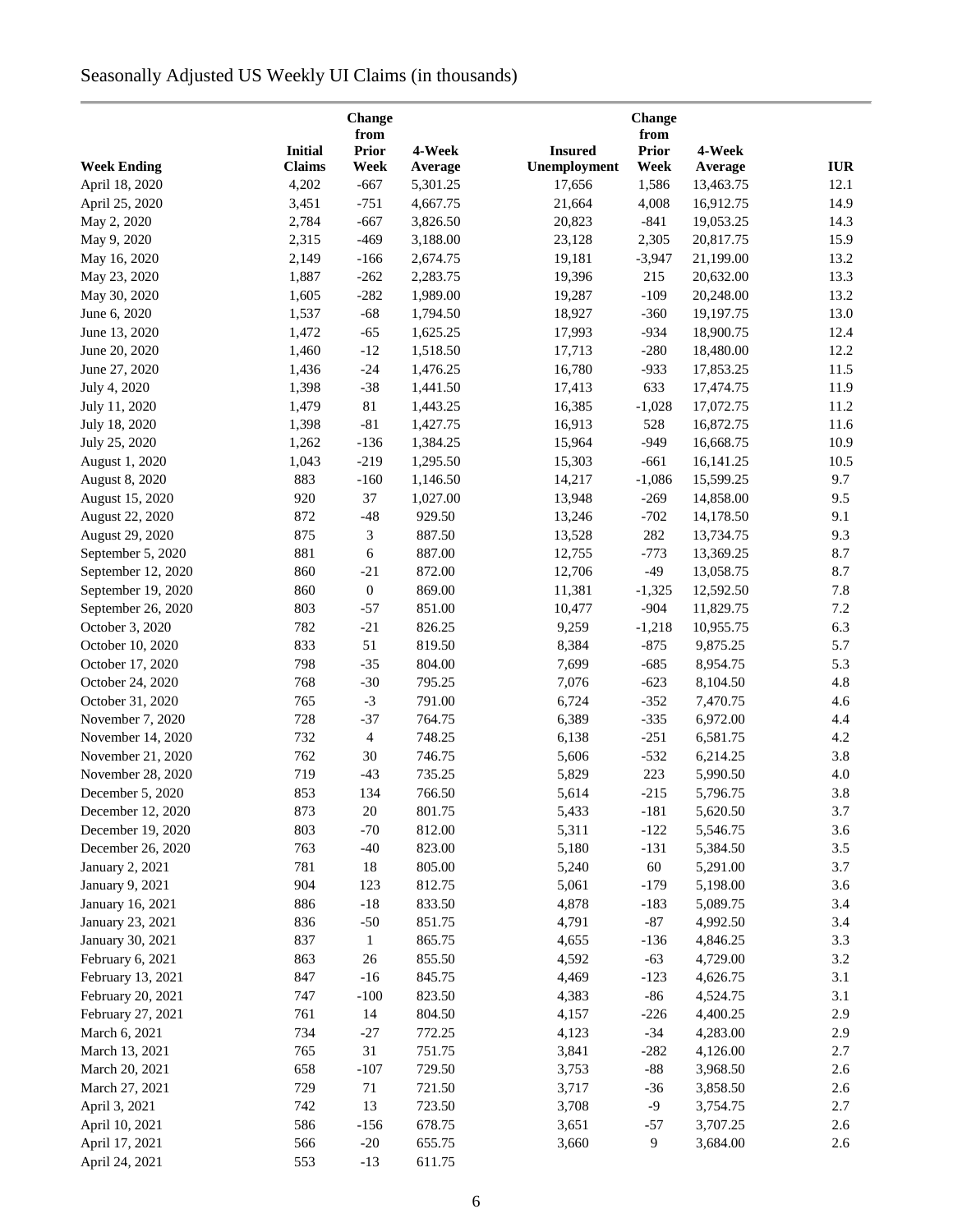| Pandemic Unemployment Assistance Claims - Not Seasonally Adjusted |  |  |
|-------------------------------------------------------------------|--|--|
|                                                                   |  |  |

|                      |              | PUA Initial Claims Filed During Week Ended April 24 |                  |                  | PUA Continued Claims For Week Ended Apr 10 |                  |
|----------------------|--------------|-----------------------------------------------------|------------------|------------------|--------------------------------------------|------------------|
| <b>STATE</b>         | Advance      | Prior Wk                                            | Change           | Apr 10           | Apr 3                                      | Change           |
| Alabama              | 4,090        | 8,347                                               | $-4,257$         | 8,156            | 24,909                                     | $-16,753$        |
| Alaska               | 523          | 333                                                 | 190              | 11,196           | 11,960                                     | $-764$           |
| Arizona              | 1,269        | 1,456                                               | $-187$           | 82,560           | 86,097                                     | $-3,537$         |
| Arkansas             | 1,084        | 1,595                                               | $-511$           | 43,495           | 45,649                                     | $-2,154$         |
| California           | 18,600       | 18,814                                              | $-214$           | 979,660          | 1,394,259                                  | $-414,599$       |
| Colorado             | 830          | 1,310                                               | $-480$           | 45,189           | 47,715                                     | $-2,526$         |
| Connecticut          | 287          | 261                                                 | 26               | 35,708           | 36,821                                     | $-1,113$         |
| Delaware             | 55           | 51                                                  | $\overline{4}$   | 5,639            | 5,664                                      | $-25$            |
| District of Columbia | 63           | 55                                                  | 8                | 12,563           | 12,477                                     | 86               |
| Florida              | 2,025        | 1,886                                               | 139              | $\boldsymbol{0}$ | $\boldsymbol{0}$                           | $\boldsymbol{0}$ |
| Georgia              | 1,018        | 1,826                                               | $-808$           | 155,624          | 161,221                                    | $-5,597$         |
| Hawaii               | 440          | 517                                                 | $-77$            | 38,964           | 40,130                                     | $-1,166$         |
| Idaho                | 37           | 43                                                  | $-6$             | 5,102            | 5,110                                      | -8               |
| Illinois             | 2,387        | 2,554                                               | $-167$           | 245,346          | 251,274                                    | $-5,928$         |
| Indiana              | 10,763       | 17,133                                              | $-6,370$         | 202,937          | 203,742                                    | $-805$           |
| Iowa                 | 589          | 794                                                 | $-205$           | 10,793           | 8,224                                      | 2,569            |
| Kansas               | 240          | 237                                                 | 3                | 11,088           | 10,194                                     | 894              |
| Kentucky             | 1,603        | 2,381                                               | $-778$           | 11,000           | 16,030                                     | $-5,030$         |
| Louisiana            | 2,136        | 3,080                                               | $-944$           | 109,935          | 109,337                                    | 598              |
|                      |              |                                                     | 16               |                  |                                            |                  |
| Maine                | 149<br>3,832 | 133                                                 |                  | 13,201           | 13,230                                     | $-29$<br>708     |
| Maryland             |              | 1,817                                               | 2,015            | 170,005          | 169,297                                    |                  |
| Massachusetts        | 1,583        | 2,108                                               | $-525$           | 259,424          | 261,195                                    | $-1,771$         |
| Michigan             | 2,997        | 4,948                                               | $-1,951$         | 566,501          | 364,527                                    | 201,974          |
| Minnesota            | $\mathbf{1}$ | 4                                                   | $-3$             | 40,450           | 39,730                                     | 720              |
| Mississippi          | 616          | 637                                                 | $-21$            | 30,093           | 26,210                                     | 3,883            |
| Missouri             | 1,429        | 1,529                                               | $-100$           | 38,547           | 39,782                                     | $-1,235$         |
| Montana              | 291          | 384                                                 | $-93$            | 14,319           | 14,543                                     | $-224$           |
| Nebraska             | 52           | 52                                                  | $\boldsymbol{0}$ | 2,840            | 2,929                                      | $-89$            |
| Nevada               | 279          | 282                                                 | $-3$             | 47,073           | 44,185                                     | 2,888            |
| New Hampshire        | 32           | 38                                                  | $-6$             | 9,447            | 7,810                                      | 1,637            |
| New Jersey           | 4,195        | 4,295                                               | $-100$           | 354,311          | 346,861                                    | 7,450            |
| New Mexico           | 3,322        | 3,999                                               | $-677$           | 31,679           | 29,849                                     | 1,830            |
| New York             | 2,826        | 4,700                                               | $-1,874$         | 1,164,859        | 1,194,921                                  | $-30,062$        |
| North Carolina       | 2,357        | 2,510                                               | $-153$           | 84,884           | 85,835                                     | $-951$           |
| North Dakota         | 130          | 133                                                 | $-3$             | 2,899            | 3,482                                      | $-583$           |
| Ohio                 | 5,514        | 5,925                                               | $-411$           | 412,203          | 458,590                                    | $-46,387$        |
| Oklahoma             | 2,661        | 2,061                                               | 600              | 16,021           | 14,419                                     | 1,602            |
| Oregon               | 1,525        | 1,220                                               | 305              | 94,325           | 76,007                                     | 18,318           |
| Pennsylvania         | 9,301        | 9,574                                               | $-273$           | 541,275          | 464,061                                    | 77,214           |
| Puerto Rico          | 3,821        | 4,976                                               | $-1,155$         | 239,267          | 270,869                                    | $-31,602$        |
| Rhode Island         | 1,952        | 1,872                                               | 80               | 38,507           | 38,427                                     | 80               |
| South Carolina       | 1,022        | 1,477                                               | $-455$           | 52,176           | 51,847                                     | 329              |
| South Dakota         | 6            | $\overline{\mathcal{A}}$                            | $\overline{c}$   | 688              | 510                                        | 178              |
| Tennessee            | 2,398        | 2,816                                               | $-418$           | 59,382           | 58,505                                     | 877              |
| Texas                | 3,541        | 3,826                                               | $-285$           | 352,798          | 426,963                                    | $-74,165$        |
| Utah                 | 358          | 423                                                 | $-65$            | 1,729            | 1,732                                      | $-3$             |
| Vermont              | 3,131        | 1,410                                               | 1,721            | 9,412            | 8,763                                      | 649              |
| Virgin Islands       | 6            | 13                                                  | $-7$             | $\boldsymbol{0}$ | $\boldsymbol{0}$                           | $\boldsymbol{0}$ |
| Virginia             | 9,883        | 2,577                                               | 7,306            | 167,637          | 168,148                                    | $-511$           |
| Washington           | 1,830        | 1,888                                               | $-58$            | 104,900          | 105,083                                    | $-183$           |
| West Virginia        | 1,203        | 1,132                                               | $71\,$           | 8,743            | 8,692                                      | 51               |
| Wisconsin            | 1,425        | 1,696                                               | $-271$           | 28,639           | 40,449                                     | $-11,810$        |
| Wyoming              | 42           | 226                                                 | $-184$           | 879              | 1,340                                      | -461             |
| <b>US</b> Total      | 121,749      | 133,358                                             | $-11,609$        | 6,974,068        | 7,309,604                                  | $-335,536$       |
|                      |              |                                                     |                  |                  |                                            |                  |

Note: Information on the Pandemic Unemployment Assistance (PUA) program can be found in UIPL 16-20: PUA [Program information.](https://wdr.doleta.gov/directives/corr_doc.cfm?DOCN=4628) Backdated claims may be included in these figures.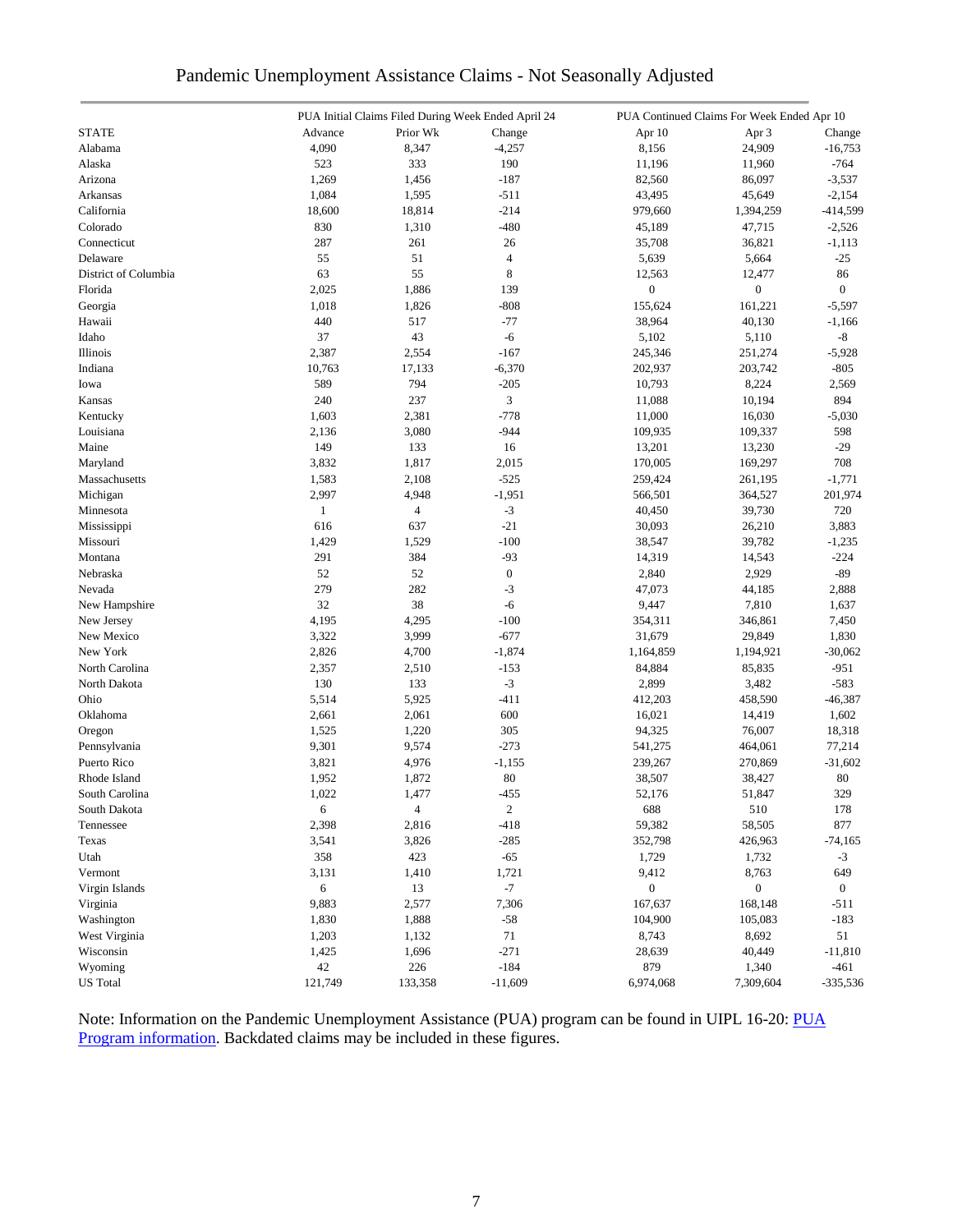### Pandemic Emergency Unemployment Compensation Continued Claims - Not Seasonally Adjusted

|                      | PEUC Claims Filed During Weeks Ended: |                  |                  |                  |                  |  |  |
|----------------------|---------------------------------------|------------------|------------------|------------------|------------------|--|--|
| <b>STATE</b>         | April 10                              | April 3          | Change           | March 27         | March 20         |  |  |
| Alabama              | 49.658                                | 53,615           | $-3,957$         | 58,423           | 64,947           |  |  |
| Alaska               | 16,542                                | 16,409           | 133              | 16,362           | 15,604           |  |  |
| Arizona              | 57,614                                | 60,937           | $-3,323$         | 64,484           | 67,943           |  |  |
| Arkansas             | 18,987                                | 21,835           | $-2,848$         | 21,883           | 22,172           |  |  |
| California           | 1,047,166                             | 1,318,684        | $-271,518$       | 911,742          | 1,334,080        |  |  |
| Colorado             | 68,047                                | 68,844           | $-797$           | 72,405           | 76,308           |  |  |
| Connecticut          | 77,004                                | 72,320           | 4,684            | 71,781           | 74,756           |  |  |
| Delaware             | 14,222                                | 14,046           | 176              | 14,031           | 13,880           |  |  |
| District of Columbia | 6,516                                 | 6,720            | $-204$           | 6,929            | 7,438            |  |  |
| Florida              | $\boldsymbol{0}$                      | $\boldsymbol{0}$ | $\boldsymbol{0}$ | $\boldsymbol{0}$ | $\boldsymbol{0}$ |  |  |
| Georgia              | $\overline{0}$                        | $\boldsymbol{0}$ | $\overline{0}$   | $\mathbf{0}$     | $\overline{0}$   |  |  |
| Hawaii               | 35,187                                | 32,215           | 2,972            | 36,610           | 32,563           |  |  |
| Idaho                | 5,700                                 | 5,944            | $-244$           | 6,654            | 7,395            |  |  |
| Illinois             | 260,222                               | 262,153          | $-1,931$         | 240,789          | 255,324          |  |  |
| Indiana              | 66,012                                | 72,774           | $-6,762$         | 74,041           | 79,521           |  |  |
| Iowa                 | 24,074                                | 23,361           | 713              | 25,301           | 29,055           |  |  |
| Kansas               | 11,325                                | 8,156            | 3,169            | 7,755            | 11,539           |  |  |
| Kentucky             | 24,800                                | 29,166           | $-4,366$         | 34,633           | 33,408           |  |  |
| Louisiana            | 72,261                                | 73,505           | $-1,244$         | 74,222           | 80,201           |  |  |
| Maine                | 17,408                                | 17,903           | $-495$           | 17,832           | 18,658           |  |  |
| Maryland             | 84,974                                | 84,913           | 61               | 84,833           | 84,465           |  |  |
| Massachusetts        | 222,385                               | 218,546          | 3,839            | 219,137          | 198,327          |  |  |
| Michigan             | 286,913                               | 251,775          | 35,138           | 280,453          | 208,239          |  |  |
| Minnesota            | 180,124                               | 176,651          | 3,473            | 173,344          | 167,551          |  |  |
| Mississippi          | 25,479                                | 23,456           | 2,023            | 24,067           | 26,847           |  |  |
| Missouri             | 55,363                                | 57,924           | $-2,561$         | 62,577           | 63,508           |  |  |
| Montana              | 8,140                                 | 8,601            | $-461$           | 8,636            | 8,913            |  |  |
| Nebraska             | 4,850                                 | 5,097            | $-247$           | 5,216            | 5,388            |  |  |
| Nevada               | 95,574                                | 104,185          | $-8,611$         | 104,810          | 98,706           |  |  |
| New Hampshire        | 7,014                                 | 7,226            | $-212$           | 8,404            | 9,373            |  |  |
| New Jersey           | 197,529                               | 192,757          | 4,772            | 196,499          | 174,956          |  |  |
| New Mexico           | 40,267                                | 42,688           | $-2,421$         | 46,519           | 18,898           |  |  |
| New York             | 706,023                               | 740,243          | $-34,220$        | 754,875          | 752,208          |  |  |
| North Carolina       | 171,110                               | 171,926          | $-816$           | 175,623          | 184,039          |  |  |
| North Dakota         | 5,846                                 | 7,435            | $-1,589$         | 7,321            | 7,317            |  |  |
| Ohio                 | 122,863                               | 123,283          | $-420$           | 125,421          | 131,334          |  |  |
| Oklahoma             | 36,382                                | 35,295           | 1,087            | 40,392           | 44,645           |  |  |
| Oregon               | 85,120                                | 87,349           | $-2,229$         | 88,226           | 93,680           |  |  |
| Pennsylvania         | 307,907                               | 291,434          | 16,473           | 307,187          | 300,790          |  |  |
| Puerto Rico          | 4,853                                 | 6,785            | $-1,932$         | 6,267            | 15,430           |  |  |
| Rhode Island         | 19,005                                | 19,885           | $-880$           | 20,440           | 20,784           |  |  |
| South Carolina       | 77,607                                | 79,034           | $-1,427$         | 80,424           | 79,262           |  |  |
| South Dakota         | 1,170                                 | 1,171            | $-1$             | 1,237            | 1,224            |  |  |
| Tennessee            | 58,324                                | 58,973           | $-649$           | 63,355           | 63,011           |  |  |
| Texas                | 426,994                               | 553,093          | $-126,099$       | 410,948          | 534,327          |  |  |
| Utah                 | 10,884                                | 11,065           | $-181$           | 11,695           | 12,197           |  |  |
| Vermont              | 10,728                                | 10,371           | 357              | 9,931            | 12,328           |  |  |
| Virgin Islands       | 21                                    | 26               | $-5$             | 52               | 51               |  |  |
| Virginia             | 16,936                                | 17,561           | $-625$           | 19,765           | 22,571           |  |  |
| Washington           | 2,560                                 | 2,795            | $-235$           | 2,931            | 3,172            |  |  |
| West Virginia        | 17,057                                | 17,146           | $-89$            | 18,039           | 19,991           |  |  |
| Wisconsin            | 25,130                                | 38,087           | $-12,957$        | 38,566           | 38,137           |  |  |
| Wyoming              | 4,834                                 | 572              | 4,262            | 5,164            | 5,207            |  |  |
|                      | 5,192,711                             |                  |                  |                  |                  |  |  |
| <b>US</b> Total      |                                       | 5,605,935        | $-413,224$       | 5,158,231        | 5,631,668        |  |  |

Note: Information on the Pandemic Emergency Unemployment Compensation (PEUC) program can be found in Unemployment Insurance Program Letter (UIPL) 17-20: [PEUC Program information](https://wdr.doleta.gov/directives/corr_doc.cfm?DOCN=8452)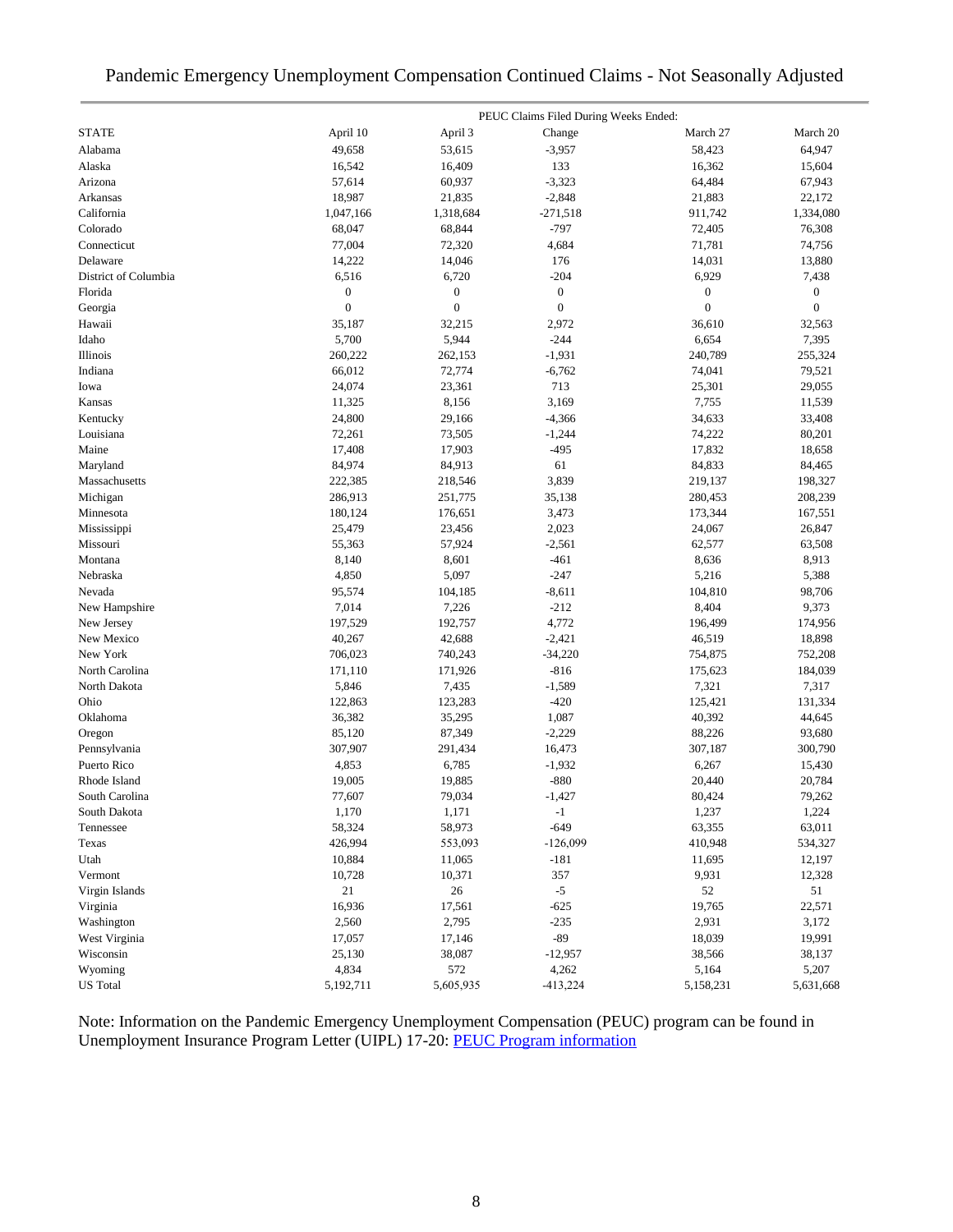|                            |                  | EB Claims Filed During Weeks Ended: |                  |
|----------------------------|------------------|-------------------------------------|------------------|
| <b>STATE</b>               | April 10         | April 3                             | Change           |
| Alabama                    | $\boldsymbol{0}$ | $\boldsymbol{0}$                    | $\boldsymbol{0}$ |
| Alaska                     | 24               | 93                                  | $-69$            |
| Arizona                    | 1,423            | 1,635                               | $-212$           |
| Arkansas                   | 25               | 18                                  | $\tau$           |
| California                 | 151,473          | 135,739                             | 15,734           |
| Colorado                   | 28               | 36                                  | -8               |
| Connecticut                | 1,054            | 1,010                               | 44               |
| Delaware                   | 10               | 9                                   | $\mathbf{1}$     |
| District of Columbia       | $\overline{4}$   | $\tau$                              | $-3$             |
| Florida                    | $\boldsymbol{0}$ | $\boldsymbol{0}$                    | $\boldsymbol{0}$ |
| Georgia                    | $\boldsymbol{0}$ | $\boldsymbol{0}$                    | $\boldsymbol{0}$ |
| Hawaii                     | 9                | 13                                  | $-4$             |
| Idaho                      | $\overline{7}$   | 12                                  | $-5$             |
| Illinois                   | 9,560            | 9,375                               | 185              |
| Indiana                    | 15               | 26                                  | $-11$            |
| Iowa                       | 53               | 125                                 | $-72$            |
| Kansas                     | 599              | 644                                 | $-45$            |
| Kentucky                   | $\boldsymbol{0}$ | $\boldsymbol{0}$                    | $\boldsymbol{0}$ |
| Louisiana                  | 21               | 28                                  | $-7$             |
| Maine                      | 8                | 6                                   | $\mathbf{2}$     |
| Maryland                   | 509              | 289                                 | 220              |
| Massachusetts              | 4,931            | 7,136                               | $-2,205$         |
| Michigan                   | 8,516            | 8,484                               | 32               |
| Minnesota                  | $\sqrt{2}$       | $\mathbf{1}$                        | $\mathbf{1}$     |
| Mississippi                | 184              | 195                                 | $-11$            |
| Missouri                   | 64               | 75                                  | $-11$            |
| Montana                    | 3                | $\overline{4}$                      | $-1$             |
| Nebraska                   | $\boldsymbol{0}$ | $\boldsymbol{0}$                    | $\boldsymbol{0}$ |
| Nevada                     | 15,235           | 13,283                              | 1,952            |
| New Hampshire              | 16               | 19                                  | $-3$             |
| New Jersey                 | 53,358           | 55,869                              | $-2,511$         |
| New Mexico                 | 582              | 878                                 | $-296$           |
| New York                   | 186,951          | 188,424                             | $-1,473$         |
| North Carolina             | 102              | 124                                 | $-22$            |
| North Dakota               | $\boldsymbol{0}$ | $\mathbf{1}$                        | $-1$             |
| Ohio                       | 93               | 134                                 | $-41$            |
| Oklahoma                   | $\boldsymbol{0}$ | $\boldsymbol{0}$                    | $\overline{0}$   |
| Oregon                     | 155              | 263                                 | $-108$           |
| Pennsylvania               | 9,563            | 11,599                              | $-2,036$         |
| Puerto Rico                | 767              | 1,081                               | $-314$           |
| Rhode Island               | 633              | 935                                 | $-302$           |
| South Carolina             | 51               | 52                                  | $-1$             |
| South Dakota               | $\boldsymbol{0}$ | $\boldsymbol{0}$                    | $\boldsymbol{0}$ |
| Tennessee                  | 41               | 49                                  | $\mbox{-}8$      |
| Texas                      | 23,997           | 54,290                              | $-30,293$        |
| Utah                       | $\boldsymbol{0}$ | $\boldsymbol{0}$                    | $\boldsymbol{0}$ |
| Vermont                    | 5                | 6                                   | $-1$             |
|                            |                  |                                     | $-3$             |
| Virgin Islands<br>Virginia | 15<br>393        | 18<br>300                           | 93               |
|                            | 19               |                                     |                  |
| Washington                 |                  | 55                                  | $-36$            |
| West Virginia              | $\,$ 8 $\,$      | $\tau$                              | $\mathbf{1}$     |
| Wisconsin                  | 701<br>9         | 649                                 | 52               |
| Wyoming                    |                  | 3                                   | 6                |
| <b>US</b> Total            | 471,216          | 492,999                             | $-21,783$        |

## Extended Benefits (EB) Continued Claims - Not Seasonally Adjusted

Note: Information on the EB program can be found here: [EB Program information](https://oui.doleta.gov/unemploy/extenben.asp)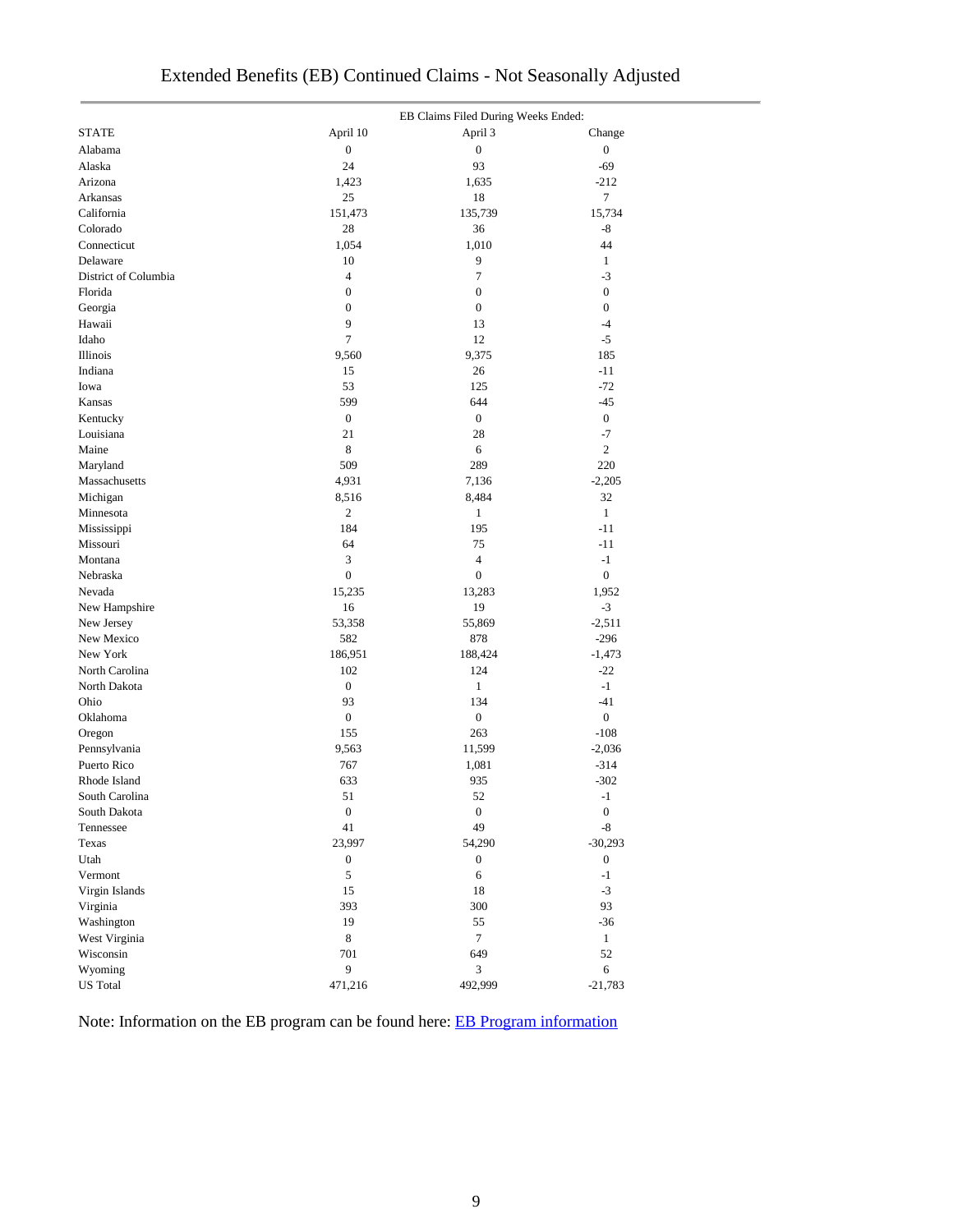#### INITIAL CLAIMS FILED DURING WEEK ENDED APRIL 17

| INSURED UNEMPLOYMENT FOR WEEK ENDED |  |
|-------------------------------------|--|
| APRIL 10                            |  |

|                      |              | LAST        | <b>CHANGE FROM</b><br><b>YEAR</b> |                                    |                  |                             |     | LAST        | <b>CHANGE FROM</b><br><b>YEAR</b>              |                   |                  | <b>ALL PROGRAMS</b><br><b>EXCLUDING</b><br><b>RAILROAD</b> |
|----------------------|--------------|-------------|-----------------------------------|------------------------------------|------------------|-----------------------------|-----|-------------|------------------------------------------------|-------------------|------------------|------------------------------------------------------------|
| <b>STATE NAME</b>    | <b>STATE</b> | <b>WEEK</b> | AGO                               | UCFE <sup>1</sup> UCX <sup>1</sup> |                  | STATE (%) <sup>2</sup> WEEK |     |             | AGO                                            | UCFE <sup>1</sup> | UCX <sup>1</sup> | <b>RETIREMENT</b>                                          |
| Alabama              | 8,983        | $-1,926$    | $-57,449$                         | 47                                 | 8                | 19,524                      | 1.0 | 287         | $-124,803$                                     | 45                | 40               | 19,609                                                     |
| Alaska               | 3,904        | $-649$      | $-8,297$                          | 13                                 | $\boldsymbol{0}$ | 14,115                      | 4.9 | $-393$      | $-33,981$                                      | 139               | 28               | 14,282                                                     |
| Arizona              | 6,308        | 106         | $-66,149$                         | 3                                  | $\mathbf{1}$     | 51,376                      | 1.8 | 1,523       | $-118,886$                                     | 195               | 119              | 51,690                                                     |
| Arkansas             | 3,213        | $-161$      | $-22,191$                         | $\overline{4}$                     | $\mathbf{1}$     | 18,312                      | 1.6 | $-1,229$    | $-72,966$                                      | 153               | 34               | 18,499                                                     |
| California           | 72,875       | 3,417       | -455,485                          | 171                                | 108              | 573,254                     | 3.5 | $-30,726$   | $-1,849,204$                                   | 2,731             | 1,486            | 577,471                                                    |
| Colorado             | 6,741        | $-2,205$    | $-60,898$                         | $\overline{4}$                     | 16               | 63,456                      | 2.5 | $-6,815$    | $-107,978$                                     | 187               | 124              | 63,767                                                     |
| Connecticut          | 7,223        | 1,194       | $-95,585$                         | 19                                 | 6                | 82,460                      | 5.3 | 2,412       | $-223,587$                                     | 284               | 55               | 82,799                                                     |
| Delaware             | 3,842        | 40          | $-5,604$                          | 6                                  | 3                | 10,563                      | 2.4 | 414         | $-27,888$                                      | 52                | 21               | 10,636                                                     |
| District of Columbia | 3,268        | $-359$      | $-5,371$                          | 55                                 | $\boldsymbol{0}$ | 20,511                      | 3.7 | $-1,942$    | $-26,954$                                      | 1,002             | $\,8\,$          | 21,521                                                     |
| Florida              | 18,838       | $-5,564$    | -487,832                          | 52                                 | 52               | 123,557                     | 1.5 | $-5,629$    | $-53,464$                                      | 468               | 277              | 124,302                                                    |
| Georgia              | 32,381       | $-6,001$    | $-214,622$                        | 36                                 | 20               | 143,898                     | 3.4 | 4,842       | $-467,991$                                     | 671               | 348              | 144,917                                                    |
| Hawaii               | 3,598        | $-340$      | $-22,993$                         | $\overline{4}$                     | 8                | 17,583                      | 3.2 | $-394$      | $-54,678$                                      | 154               | 120              | 17,857                                                     |
| Idaho                | 4,484        | $-1,745$    | $-8,539$                          | 8                                  | $\mathbf{2}$     | 10,141                      | 1.4 | $-471$      | $-57,581$                                      | 96                | 21               | 10,258                                                     |
| Illinois             | 15,248       | $-3,738$    | $-103,748$                        | 9                                  | 5                | 239,827                     | 4.3 | 2,841       | $-329,373$                                     | 841               | 186              | 240,854                                                    |
| Indiana              | 14,026       | 4,484       | $-58,730$                         | 18                                 | 10               | 58,333                      | 2.0 | 1,230       | $-148,053$                                     | 277               | 86               | 58,696                                                     |
| Iowa                 | 6,981        | 1,976       | $-19,920$                         | 9                                  | $\mathbf{1}$     | 32,950                      | 2.2 | $-550$      | $-117,495$                                     | 82                | 22               | 33,054                                                     |
| Kansas               | 1,989        | $-149$      | $-22,341$                         | $\mathbf{0}$                       | $\boldsymbol{0}$ | 8,797                       | 0.7 | $-438$      | $-68,603$                                      | 33                | 16               | 8,846                                                      |
| Kentucky             | 5,958        | -41         | $-98,023$                         | $\boldsymbol{0}$                   | $\boldsymbol{0}$ | 15,066                      | 0.8 | $-9,557$    | $-183,964$                                     | 92                | 49               | 15,207                                                     |
| Louisiana            | 8,829        | $-980$      | $-83,094$                         | 11                                 | 1                | 52,698                      | 3.0 | 1,902       | $-193,598$                                     | 116               | 16               | 52,830                                                     |
| Maine                | 1,660        | $-400$      | $-10,109$                         | $\overline{0}$                     | $\mathbf{1}$     | 14,624                      | 2.5 | $-720$      | $-51,901$                                      | 38                | 8                | 14,670                                                     |
| Maryland             | 7,555        | $-1,172$    | $-41,015$                         | 19                                 | 3                | 46,792                      | 2.2 | 9           | $-154,643$                                     | 260               | 81               | 47,133                                                     |
| Massachusetts        | 13,581       | $-1,550$    | $-67,388$                         | 41                                 | 13               | 103,590                     | 3.1 | $-7,939$    | $-363,962$                                     | 302               | 130              | 104,022                                                    |
| Michigan             | 22,770       | 6,300       | -113,937                          | 6                                  | $\mathbf{1}$     | 102,721                     | 2.6 | $-5,022$    | $-834,799$                                     | 165               | 40               | 102,926                                                    |
| Minnesota            | 5,330        | $-151$      | $-69,499$                         | 9                                  | $\boldsymbol{2}$ | 93,875                      | 3.4 | $-5,880$    | $-297,409$                                     | 213               | 81               | 94,169                                                     |
| Mississippi          | 3,998        | $-425$      | $-32,915$                         | 5                                  | $\overline{c}$   | 28,007                      | 2.6 | 1,054       | $-64,998$                                      | 160               | 20               | 28,187                                                     |
| Missouri             | 11,261       | $-174$      | $-48,341$                         | 3                                  | $\overline{c}$   | 50,543                      | 1.9 | 1,995       | $-177,014$                                     | 129               | 17               | 50,689                                                     |
| Montana              | 1,846        | $-236$      | $-9,330$                          | 14                                 | $\boldsymbol{0}$ | 11,055                      | 2.5 | $-670$      | $-54,018$                                      | 200               | 17               | 11,272                                                     |
| Nebraska             | 1,519        | $-412$      | $-10,703$                         | $\overline{2}$                     | $\boldsymbol{0}$ | 8,429                       | 0.9 | $-1,054$    | $-63,649$                                      | 11                | 6                | 8,446                                                      |
| Nevada               | 10,828       | $-157$      | $-28,668$                         | $\overline{4}$                     | $\mathbf{1}$     | 75,185                      | 5.9 | 3,448       | $-156,433$                                     | 194               | 88               | 75,467                                                     |
| New Hampshire        | 1,783        | 143         | $-18,631$                         | 3                                  | $\mathbf{1}$     | 20,468                      | 3.3 | $-2,897$    | $-73,315$                                      | 47                | $\mathbf{1}$     | 20,516                                                     |
| New Jersey           | 10,536       | $-810$      | $-129,603$                        | 21                                 | 18               | 123,907                     | 3.3 | 184         | $-432,098$                                     | 331               | 259              | 124,497                                                    |
| New Mexico           | 4,175        | $-1,338$    | $-9,446$                          | 3                                  | $\mathbf{1}$     | 28,105                      | 3.7 | 397         | $-52,881$                                      | 225               | 56               | 28,386                                                     |
| New York             | 41,655       | $-16,840$   | $-163,529$                        | 16                                 | 21               | 401,089                     | 4.6 | 19,480      | $-953,407$                                     | 484               | 337              | 401,910                                                    |
| North Carolina       | 8,711        | 713         | $-97,555$                         | 3                                  | 11               | 47,083                      | 1.1 | $-264$      | $-421,200$                                     | 203               | 238              | 47,524                                                     |
| North Dakota         | 1,794        | $-253$      | $-6,271$                          | 12                                 | $\boldsymbol{0}$ | 5,979                       | 1.5 | $-870$      | $-27,584$                                      | $\tau$            | 6                | 5,992                                                      |
| Ohio                 | 22,361       | $-968$      | $-87,469$                         | 5                                  | 23               | 128,267                     | 2.5 | $-14,663$   | $-589,575$                                     | 215               | 175              | 128,657                                                    |
| Oklahoma             | 16,756       | $-1,241$    | $-29,940$                         | 23                                 | 10               | 29,142                      | 1.9 | 3,549       | $-83,169$                                      | 127               | 38               | 29,307                                                     |
| Oregon               | 7,326        | $-1,053$    | $-29,883$                         | 11                                 | 8                | 56,142                      | 3.1 | $-3,967$    | $-160,897$                                     | 540               | 85               | 56,767                                                     |
| Pennsylvania         | 22,356       | $-98$       | $-102,277$                        | 141                                | 29               | 210,518                     |     | 3.9 -14,178 | $-864,142$                                     | 1,110             | 366              | 211,994                                                    |
| Puerto Rico          | 2,169        | $-133$      | $-24,312$                         | $\overline{4}$                     | 3                | 25,686                      | 3.1 | $-2,213$    | $-83,986$                                      | 278               | 113              | 26,077                                                     |
| Rhode Island         | 5,666        | 693         | $-12,412$                         | $\mathbf{0}$                       | $\overline{0}$   | 17,786                      | 4.0 | $-101$      | $-61,354$                                      | 61                | 21               | 17,868                                                     |
| South Carolina       | 5,053        | $-78$       | -69,309                           | 5                                  | 16               | 39,810                      | 2.0 | 1,376       | -139,959                                       | 53                | 96               | 39,959                                                     |
| South Dakota         | 335          | 45          | $-4,960$                          | 19                                 | $\boldsymbol{0}$ | 3,094                       | 0.8 | -44         | $-16,570$                                      | 36                | $\boldsymbol{2}$ | 3,132                                                      |
| Tennessee            | 13,900       | 2,479       | $-53,326$                         | 16                                 | 9                | 48,744                      | 1.5 | 1,176       | $-231,151$                                     | 60                | 26               | 48,830                                                     |
| Texas                | 46,516       | $-20,036$   | -234,245                          | 112                                | 85               | 283,654                     | 2.4 | 6,266       | $-628,269$                                     | 1,014             | 1,556            | 286,224                                                    |
| Utah                 | 8,412        | 4,060       | $-11,237$                         | 68                                 | 13               | 11,903                      | 0.8 | $-339$      | $-76,378$                                      | 105               | 21               | 12,029                                                     |
| Vermont              | 2,541        | 289         | $-4,057$                          | $\mathbf{1}$                       | $\boldsymbol{0}$ | 11,594                      | 4.1 | 187         | $-52,719$                                      | 19                | $\boldsymbol{0}$ | 11,613                                                     |
| Virgin Islands       | 193          | 63          | 180                               | $\boldsymbol{0}$                   | $\boldsymbol{0}$ | 1,166                       | 3.2 | $-192$      | $-156$                                         | $\boldsymbol{0}$  | $\boldsymbol{2}$ | 1,168                                                      |
| Virginia             | 13,751       | 8,717       | $-68,978$                         | 12                                 | $\boldsymbol{7}$ | 55,273                      | 1.5 | $-2,098$    | $-242,720$                                     | 311               | 242              | 55,826                                                     |
| Washington           | 13,570       | $-4,031$    | $-69,905$                         | 17                                 | 25               | 83,596                      | 2.6 | $-6,924$    | $-451,589$                                     | 423               | 533              | 84,552                                                     |
| West Virginia        | 5,381        | $-152$      | $-41,374$                         | 8                                  | $\mathbf{1}$     | 17,413                      | 2.8 | $-1,333$    | $-78,715$                                      | 219               | 31               | 17,663                                                     |
| Wisconsin            | 18,856       | 2,345       | $-37,027$                         | 23                                 | 7                | 94,817                      | 3.0 | 1,870       | $-204,715$                                     | 167               | 58               | 95,042                                                     |
| Wyoming              | 2,003        | 710         | $-2,378$                          | 8                                  | $\,1\,$          | 3,951                       | 1.6 | $-220$      | $-10,351$                                      | 64                | 3                | 4,018                                                      |
| Totals               |              |             | 584,836 -37,792 -3,636,720        | 1,103                              | 556              |                             |     |             | 3,840,429 2.7 -73,290 -12,416,773 15,389 7,809 |                   |                  | 3,863,627                                                  |

Figures appearing in columns showing over-the-week changes reflect all revisions in data for prior week submitted by state agencies.

1. The Unemployment Compensation program for Federal Employees (UCFE) and the Unemployment Compensation for Ex-servicemembers (UCX) exclude claims filed jointly under other programs to avoid duplication.

2. Rate is not seasonally adjusted. The source of U.S. total covered employment is BLS.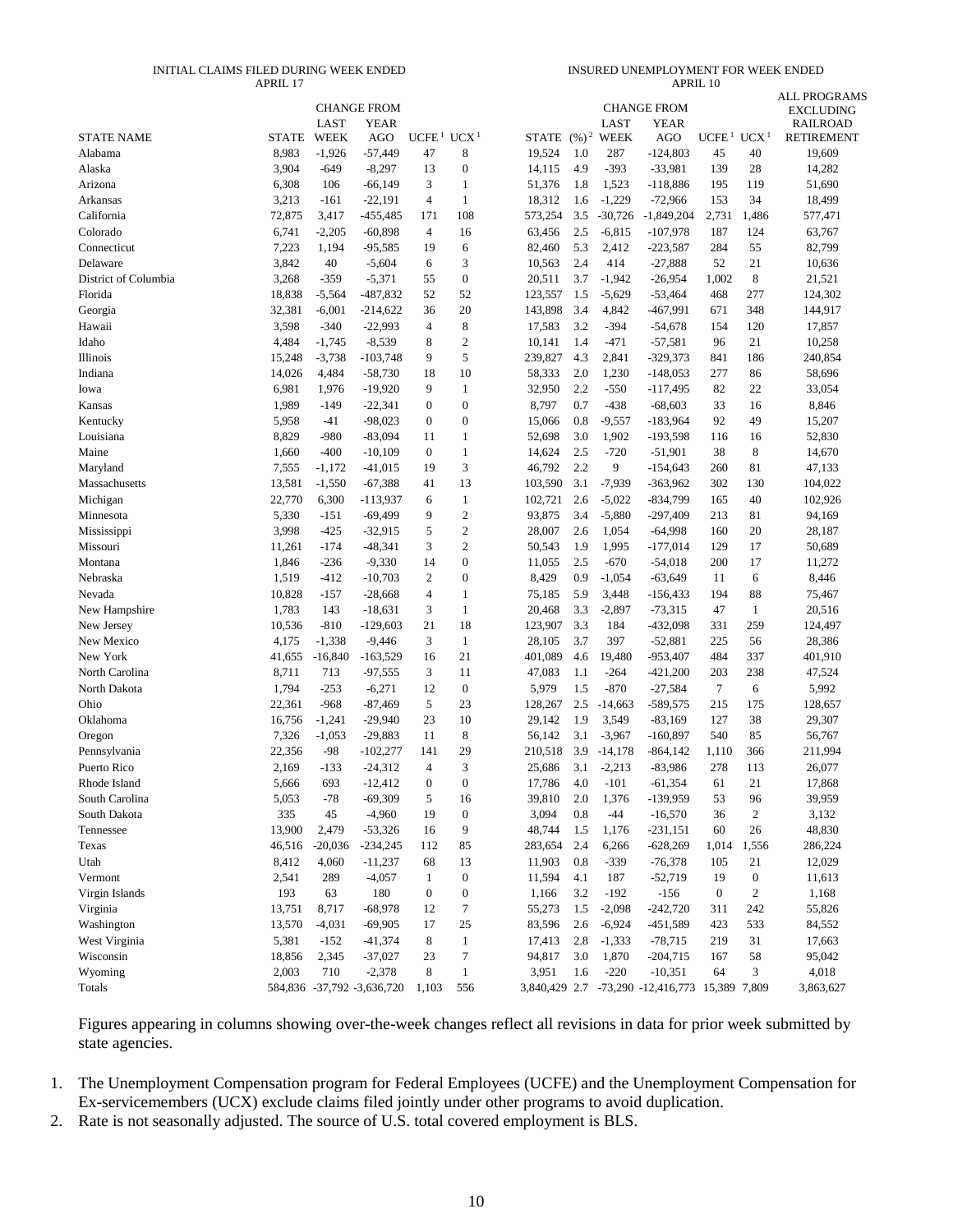### STATES WITH AN INCREASE OF MORE THAN 1,000

| <b>State</b> | <b>Change</b> | <b>State Supplied Comment</b>                                                                                                                                                                                                   |
|--------------|---------------|---------------------------------------------------------------------------------------------------------------------------------------------------------------------------------------------------------------------------------|
| VA.          | $+8,717$      | Layoffs in the accommodation and food services industries.                                                                                                                                                                      |
| MI           | $+6,300$      | Layoffs in the automobile industry.                                                                                                                                                                                             |
| IN           | $+4,484$      | No comment.                                                                                                                                                                                                                     |
| <b>UT</b>    | $+4.060$      | No comment.                                                                                                                                                                                                                     |
| <b>CA</b>    | $+3,417$      | No comment.                                                                                                                                                                                                                     |
| <b>TN</b>    | $+2,479$      | Layoffs in the retail trade, administrative and support and waste management and remediation<br>services, accommodation and food services, health care and social assistance, and<br>transportation and warehousing industries. |
| WI           | $+2,345$      | Layoffs in the administrative and support and waste management and remediation services, and<br>accommodation and food services industries.                                                                                     |
| <b>IA</b>    | $+1.976$      | Layoffs in the accommodation and food services, administrative and support and waste<br>management and remediation services, and manufacturing industries.                                                                      |
| <b>CT</b>    | $+1.194$      | No comment.                                                                                                                                                                                                                     |

### STATES WITH A DECREASE OF MORE THAN 1,000

| <b>State</b> | <b>Change</b> | <b>State Supplied Comment</b>                                                                                                                                                                                           |
|--------------|---------------|-------------------------------------------------------------------------------------------------------------------------------------------------------------------------------------------------------------------------|
| TX           | $-20,036$     | No comment.                                                                                                                                                                                                             |
| <b>NY</b>    | $-16,840$     | Fewer layoffs in the transportation and warehousing, accommodation and food services, and<br>construction industries.                                                                                                   |
| <b>GA</b>    | $-6,001$      | Fewer layoffs in the accommodation and food services, administrative and support and waste<br>management and remediation services, transportation and warehousing, and health care and<br>social assistance industries. |
| FL           | $-5,564$      | No comment.                                                                                                                                                                                                             |
| <b>WA</b>    | $-4,031$      | No comment.                                                                                                                                                                                                             |
| IL           | $-3,738$      | No comment.                                                                                                                                                                                                             |
| $\rm CO$     | $-2,205$      | No comment.                                                                                                                                                                                                             |
| AL           | $-1,926$      | Fewer layoffs in the accommodation and food services, administrative and support and waste<br>management and remediation services, and retail trade industries.                                                         |
| ID           | $-1,745$      | No comment.                                                                                                                                                                                                             |
| MA           | $-1,550$      | No comment.                                                                                                                                                                                                             |
| <b>NM</b>    | $-1.338$      | No comment.                                                                                                                                                                                                             |
| OK.          | $-1,241$      | No comment.                                                                                                                                                                                                             |
| MD           | $-1,172$      | No comment.                                                                                                                                                                                                             |
| <b>OR</b>    | $-1,053$      | No comment.                                                                                                                                                                                                             |